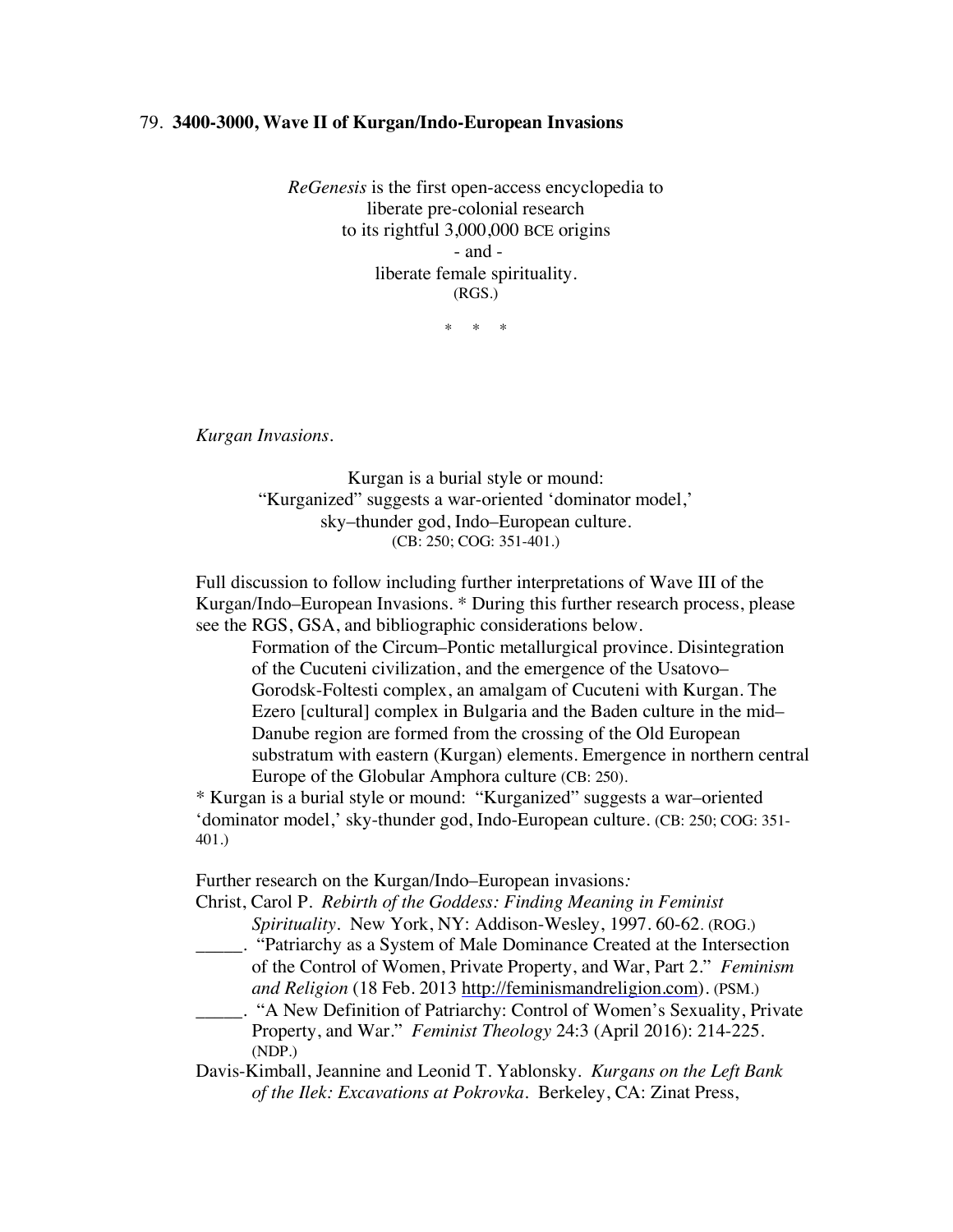1990-1992. (KL.)

- Davis-Kimball, Jeannine et al. *Kurgans, Ritual Sites, and Settlements: Eurasian Bronze and Iron Age.* BAR International S890. Oxford, England: Archaeopress, 2000. (KRS.)
- Dexter, Miriam Robbins. "The Roots of Indo-European Patriarchy: Indo-European Female Figures and the Principles of Energy." *The Rule of Mars: Readings on the Origins, History and Impact of Patriarchy.* Ed. Christina Biaggi. Manchester, CT: Knowledge, Ideas & Trends Inc., 2005. 143-154. (RIE.)
- Gimbutas, Marija Alseikaite. *The Civilization of the Goddess: The World of Europe*. San Francisco, CA: Harper, 1991. 352. (COG.)
- \_\_\_\_\_. "The Kurgan Culture and the Indo-Europeanization of Europe." Eds. Miriam Robbins Dexter, and Karlene Jones-Bley. *Journal of Indo-European Studies* Monograph No. 18 (1997). (TKC.)
- \_\_\_\_\_. "The Beginning of the Bronze Age in Europe and the Indo-Europeans: 3500-2500 BC." *The Kurgan Culture and the Indo-Europeanization of Europe*. Eds. Miriam Robbins Dexter, and Karlene Jones-Bley. *Journal of Indo-European Studies* Monograph No. 18 (1997): 135-179. (BBA.)
- \_\_\_\_\_. "The First Wave of Eurasian Steppe Pastoralists in Copper Age Europe. *Kurgan Culture and the Indo-Europeanization of Europe.* Eds. Miriam Robbins Dexter, and Karlene Jones-Bley. *Journal of Indo-European Studies* Monograph No.18 (1997): 195-239. (TFW.)
- \_\_\_\_\_. "Three Waves of the Kurgan People into Old Europe, 4500-2500 B.C." Eds. Miriam Robbins Dexter, and Karlene Jones-Bley. *Journal of Indo-European Studies* Monograph No. 18 (1997): 240-268. (TWKP.)

Alternate considerations include: Brian Hayden, 2002; Ian Hodder in "Scientific American," 2004; Conkey and Tringham, 1994; Colin Renfrew, 2003; Goodison and Morris, 1998; and Michael Balter, 2005.

Further research:

- Anthony, David W. *The Horse, the Wheel, and Language: How Bronze*–*Age Rides from the Eurasian Steppes Shaped the Modern World*. Princeton, NJ: Princeton University Press, 2007. (HWL)
- Rigoglioso, Marguerite. "The Disappearing of the Goddess and Gimbutas: A Critical Review of The Goddess and the Bull." *Journal of Archaeomythology* 3.1 (Spring-Summer 2007): 95-105. (DGG.)

Archaeomythology (Diversity) Method: A brief selection of Neolithic Europe/Old European works that highlight archaeology, mythology, proto – script including logographic or ideographic writing, linguistics, signs, symbols, folksongs, and other matristic considerations that may challenge perennial silos and other dominant endeavors.

Biggs, Sharon M. *The Silo Effect: Invisible Barriers That Can Destroy Organizational Teams*. San Bernardino, CA: no pub., 2014. (TSE.)

Cavalli-Sforza, Luigi Luca, and Francesco Cavalli-Sforza. *The Great Human*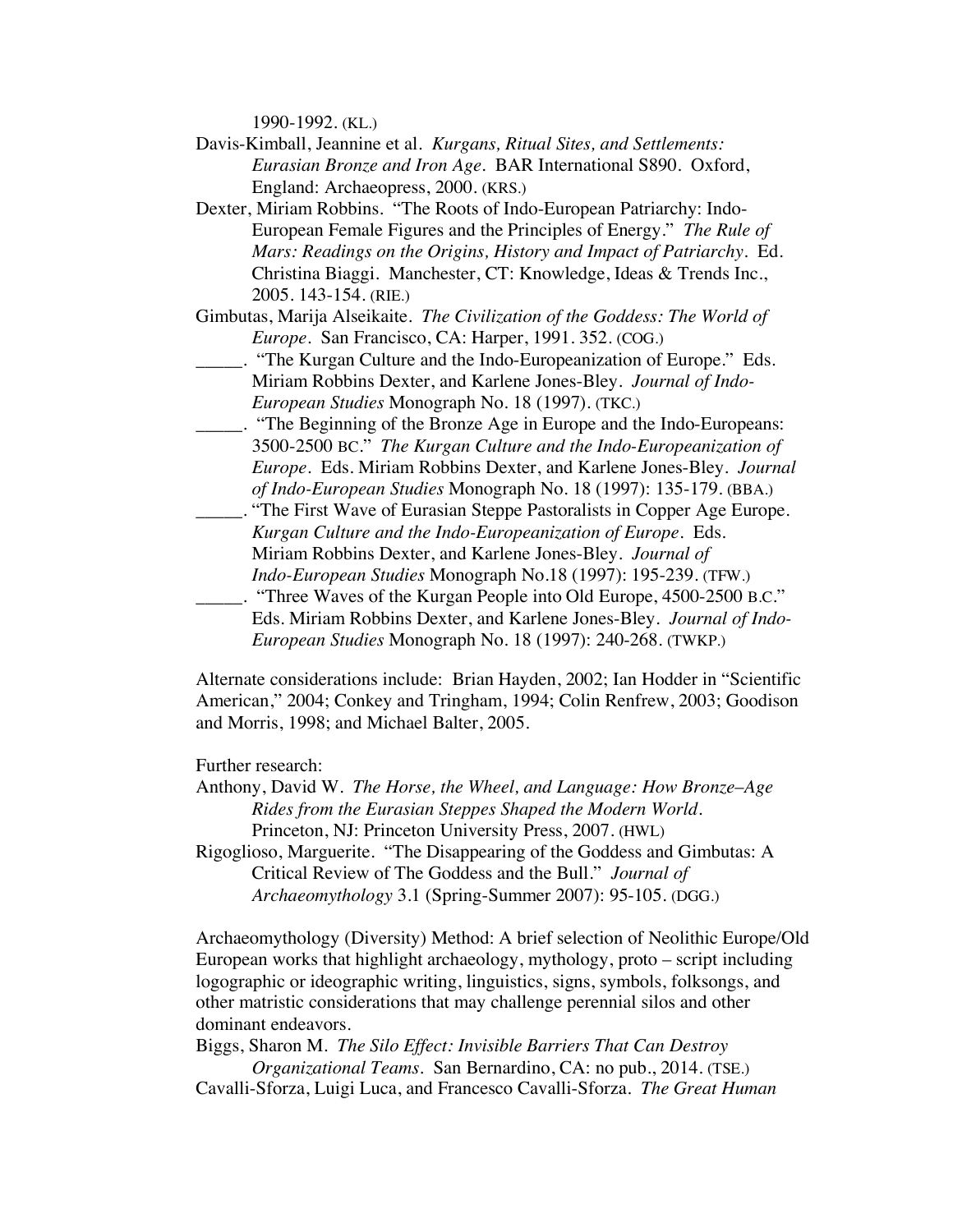*Diasporas: The History of Diversity and Evolution*. New York, NY: Helix Books, 1995. (GHD.)

- Cavalli-Sforza, Luigi Luca. "Genetic Evidence Supporting Marija Gimbutas' Work on the Origin of Indo-European People*." From the Realm of the Ancestors: An Anthology in Honor of Marija Gimbutas*. Ed. Joan Marler. Manchester, CT: Knowledge, Ideas and Trends, Inc., 1997. 93-101. (GE.)
- Eisler, Riane Tennenhaus. *The Chalice and the Blade: Our History, Our Future.* San Francisco: Harper and Row, 1987. (CB.)
- \_\_\_\_\_. "Rediscovering Our Past, Reclaiming Our Future: Toward a New Paradigm for History." *From the Realm of the Ancestors: An Anthology in Honor of Marija Gimbutas.* Ed. Joan Marler. Manchester, CT: Knowledge, Ideas and Trends, Inc., 1997. 335-349. (ROP.)
- \_\_\_\_\_. "The Battle Over Human Possibilities: Women Men, and Culture Transformation." *Societies of Peace: Matriarchies Past, Present and Future: Selected Papers, First World Congress on Matriarchal Studies, 2003, Second World Congress on Matriarchal Studies, 2005*. Ed. Göttner-Abendroth, Heide. Toronto, Canada: Inanna Publications, 2009. 269- 282.(BOH.)
- Gimbutas, Marija Alseikaite. *The Language of the Goddess*. San Francisco, CA: Harper San Francisco, 1989. (LOG.)
	- \_\_\_\_\_. *The Civilization of the Goddess: The World of Europe*. San Francisco, CA: Harper, 1991. 43, 47-49. (COG.)
- \_\_\_\_\_. "Three Waves of the Kurgan People into Old Europe, 4500-2500 B.C." Eds. Miriam Robbins Dexter, and Karlene Jones-Bley. *Journal of Indo-European Studies* Monograph No. 18 (1997): 240-268. (TWKP.)

Haarmann, Harald. *Early Civilization and Literacy in Europe: An Inquiry into Cultural Continuity in the Mediterranean World.* New York, NY: Mouton de Gruyter, 1996. (ECLE.)

- \_\_\_\_\_. "Writing in the Ancient Mediterranean: The Old European Legacy." *From the Realm of the Ancestors: An Anthology in Honor of Marija Gimbutas*. Ed. Joan Marler. Manchester, CT: Knowledge, Ideas and Trends, Inc., 1997. 108-121. (WAM.)
- \_\_\_\_\_. *Ancient Knowledge, Ancient Know-How, Ancient Reasoning: Cultural Memory in Transition, from Prehistory to Classical Antiquity and Beyond*. Amherst, NY: Cambria Press, 2013. (AN.)

*Journey of Man.* Dir. Jennifer Beamish. Eds. Clive Maltby, Gregers Sall, and Spencer Wells. Tigress Productions, Public Broadcasting Service (U.S.), et al. 1 videodisc (120 min.) PBS Home Video, 2004. (JOM.)

Keller, Mara Lynn. "The Interface of Archaeology and Mythology: A Philosophical Evaluation of the Gimbutas Paradigm." *From the Realm of the Ancestors: An Anthology in Honor of Marija Gimbutas*. Ed. Joan Marler. Manchester, CT: Knowledge, Ideas and Trends, Inc., 1997. 381- 398. (IAM.)

Mallory, James P. *In Search of the Indo-Europeans: Language, Archaeology and Myth*. London, England: Thames and Hudson, 1990. (SIE.)

Marler, Joan, Ed. *From the Realm of the Ancestors: An Anthology in Honor of*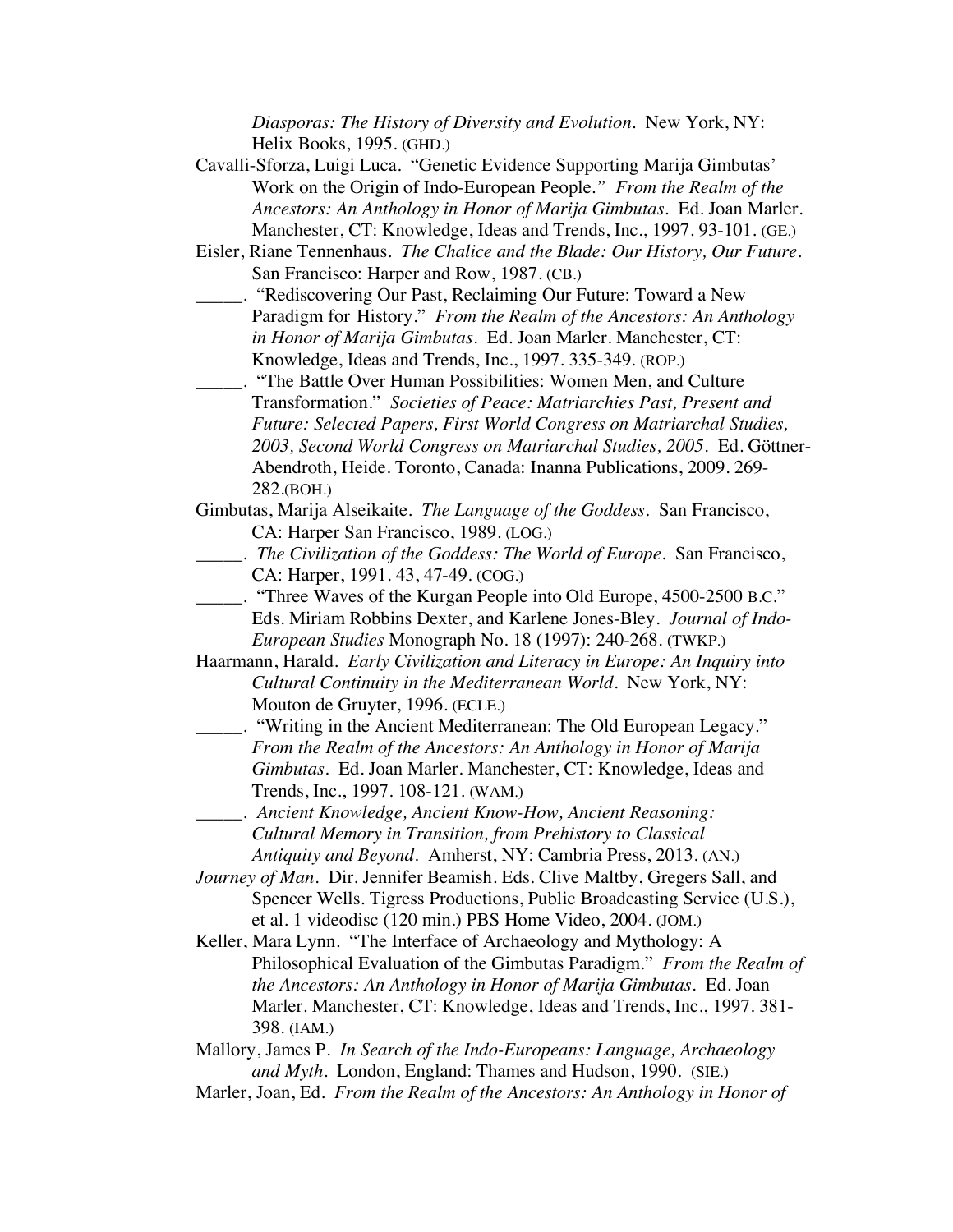*Marija Gimbutas*. Manchester, CT: Knowledge, Ideas and Trends, Inc., 1997. (FRA.)

\_\_\_\_\_. *The Danube Script: Neo-Eneolithic Writing in Southeastern Europe.* Sebastopol, CA: Institute of Archaeomythology, 2008. (TDS.)

- Marler, Joan. *"*The Iconography and Social Structure of Old Europe: The Archaeomythological Research of Marija Gimbutas*." Societies of Peace: Matriarchies Past, Present and Future: Selected Papers, First World Congress on Matriarchal Studies, 2003, Second World Congress on Matriarchal Studies, 2005*. Ed. Göttner-Abendroth, Heide. Toronto, Canada: Inanna Publications, 2009. (ISS.)
- Marler, Joan, and Miriam R. Dexter, Eds. *Signs of Civilization: Neolithic Symbol System of Southeast Europe*. Novi Sad, Hungary: Institute of Archaeomythology, 2009. (SC.)
- Meador, Betty De Shong. *A Sagidda of Inanna*. Tran. Betty De Shong Meador. Handout for "Inanna," CIIS Workshop, 11-17-1996. (ASOI.) \_\_\_\_\_. *Inanna: Lady of the Largest Heart*. Austin, TX: University of Texas Press, (2000). (ILLH.)
- Metzner, Ralph. *The Well of Remembrance: Rediscovering the Earth Wisdom Myths of Northern Europe.* Boston, MA: Shambhala, 1994. (WOR.)
- Poruciuc, Adrian. *Prehistoric Roots of Romanian and Southeast European Traditions*. Eds. Joan Marler, and Miriam R. Dexter. Sebastopol, CA: Institute of Archaeomythology, 2010. (PRR.)
- Reason, Peter. *Participation in Human Inquiry*. London, England: Sage, 1994. PHI.)
- Spretnak, Charlene. "Beyond Backlash: An Appreciation of the Work of Marija Gimbutas." *Journal of Feminist Studies in Religion* 12.2 (Fall 1996): 91-98. (BBAW.)
- Swimme, Brian. *The Hidden Heart of the Cosmos: Humanity and the New Story*. Maryknoll, NY: Orbis Books, 1996. (HHTC.)
- Swimme, Brian, and Thomas Berry. *The Universe Story: From the Primordial Flaring Forth to the Ecozoic Era.* San Francisco, CA: Harper San Francisco, 1992. (TUS.)
- Wade, Nicholas. The Tangled Roots of English: Proto-Indo-European, the Precursor to Many Languages, May Have Been Spread by Force, Not Farming." *New York Times*, Feb. 24, 2015: Di, D6. (TRE.)
- Winn, Milton M. *The Signs of Vinca Culture: An Internal Analysis: Their Role, Chronology and Independence from Mesopotamia*. Los Angeles, CA: University of California, 1973. (PW.)
- Winn, Shan M. M. *Pre-writing in Southeastern Europe: The Sign System of the Vinca Culture, ca. 4000 B.C.* Calgary, Canada: Western Publishers, 1981. (PW2.)

IMAGE: LONGHOUSE: LENGYEL CULTURE, OLD EASTERN EUROPE. PHOTO: © GSA. DESCRIPTION: PROTOTYPE OF LONG TIMBER HOUSES, LENGYEL CULTURE IN OLD EASTERN EUROPE. SLIDE LOCATION NEO. PAL., SHEET 1, ROW 4, SLEEVE 5, SLIDE #45, 5000 BCE.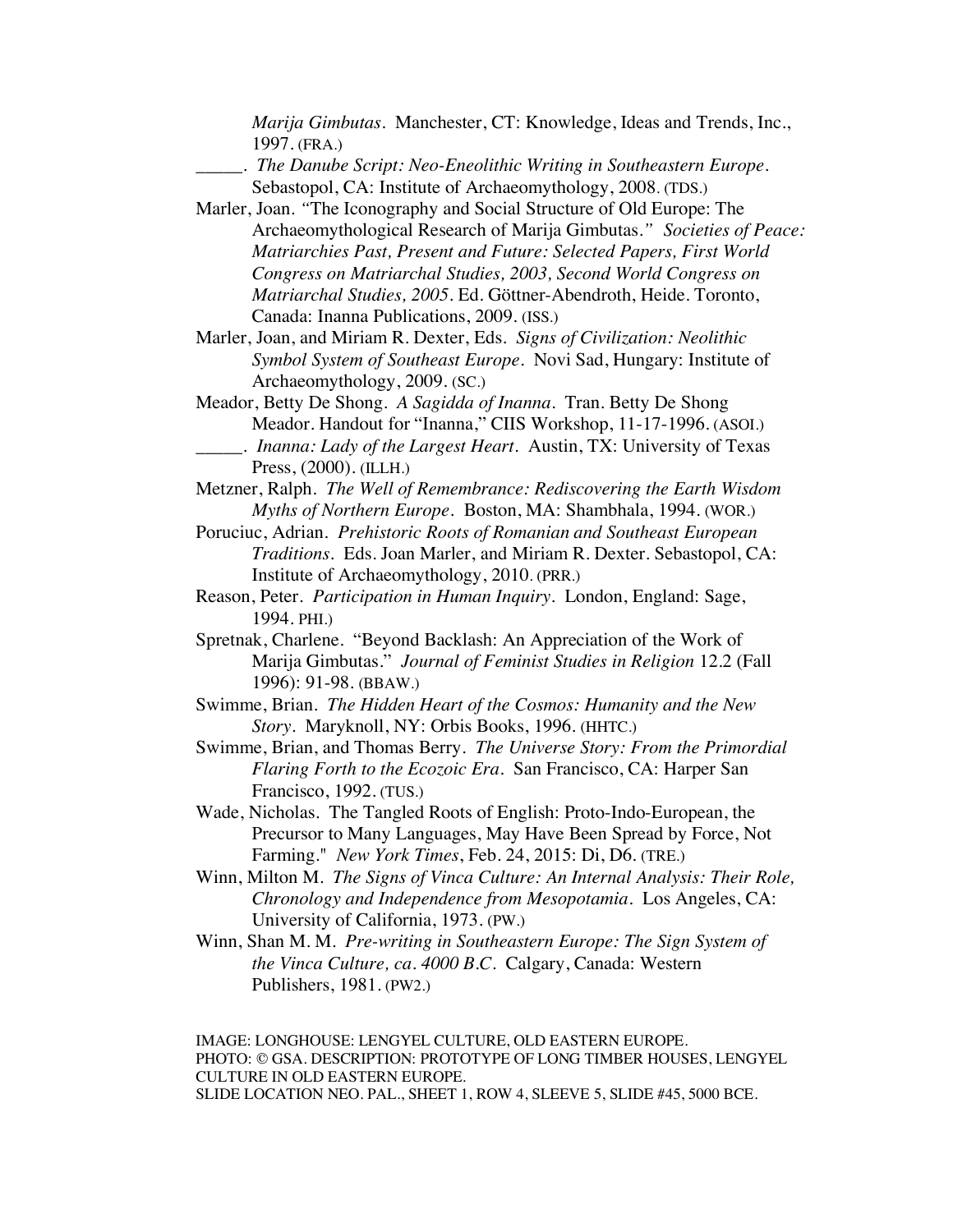CU\_NPF\_S1\_R4\_SL5\_S45.jpg

SHOT ON LOCATION: NEW YORK MUSEUM OF NATURAL HISTORY, NEW YORK, NY. NOTE 1: FOR FURTHER RESEARCH SEE NATIVE AMERICAN IROQUOIS AND LONGHOUSE OR LONG TIMBER HOUSE. NOTE 2: (COG: 40; LOG: 133.) NOTE 3: ALSO SEE NEOLITHIC STRUCTURES AT CAYONU, ANATOLIA. (GT: 59-62.) NOTE 4: FIELDWORK PROJECT 1993.

IMAGE: DESCRIPTION OF SNAKE BIRD – MASK DEITY (BA-BIRD?): \* VINCA. PHOTO: © GSA. DESCRIPTION: CATHEDRA DEITY WITH SCHEMATIZED SNAKE/BIRD MASK: VINCA (CENTRAL BALKANS). HOLES NOTED ON EARS, SHOULDERS, AND ELBOWS FOR POSSIBLE DECORATIVE OR RITUAL ITEMS.

SLIDE LOCATION NEAR EAST, SHEET 6A, ROW 4, SLEEVE 1, SLIDE #32, C. 4500-4000 CU\_NEA\_S6A\_R4\_SL1\_S32.jpg

SHOT ON LOCATION: BRITISH MUSEUM: LONDON, ENGLAND.

NOTE 1 RE. BA – BIRD OR BA – SOUL. \*

'IN A PARALLEL IMAGE,' THE PERSONAL BA – SOUL IS ONE'S SPIRIT SOUL THAT DURING THE DEATHING PROCESS MAY HOVER OR APPEAR AS A BIRD TO JOIN WITH THE KA SOUL, THE UNIVERSAL, GAIAN – LIFE – FORCE, THE GREAT MOTHER WHO BECKONS: 'BEHOLD I AM BEHIND THEE, I AM THY TEMPLE, THY MOTHER, FOREVER AND FOREVER.' TO DIE IS TO REUNITE WITH ONE'S KA (KG: 63, 67; MG: 245-46; RGS).

NOTE 2: AN ICONOGRAPHIC INTERPRETATION OF A CATHEDRA (THRONE) BIRD DEITY INCLUDES HIEROS GAMOS. (APL: 2-23-1999.) NOTE 3: "THE HIEROS GAMOS FROM WHENCE A ROYAL SOVEREIGN GETS HIS [OR HER] POWER AND THIS IS THE GODDESS HERSELF (APL: 2-23-1999)." NOTE 4: FIELDWORK PROJECT 1995-2000.

IMAGE: SNAKE BIRD – MASK DEITY (BA-BIRD?):\* VINCA. PHOTO: © GSA. DESCRIPTION: CATHEDRA DEITY WITH SCHEMATIZED SNAKE/BIRD MASK DEITY (BA-BIRD?), VINCA (CENTRAL BALKANS). HOLES NOTED ON EARS, SHOULDERS, AND ELBOWS FOR POSSIBLE DECORATIVE OR RITUAL ITEMS. SLIDE LOCATION NEAR EAST, SHEET 6A, ROW 4, SLEEVE 3, SLIDE #34, C. 4500-4000 BCE.

CU\_NEA\_S6A\_R4\_SL3\_S34.jpg VS. > CU\_NEA\_S6A\_ SL3\_S34 SHOT ON LOCATION: BRITISH MUSEUM: LONDON, ENGLAND. NOTE 1 RE. BA – BIRD OR BA – SOUL.

> \* 'IN A PARALLEL IMAGE,' THE PERSONAL BA – SOUL IS ONE'S SPIRIT SOUL THAT DURING THE DEATHING PROCESS MAY HOVER OR APPEAR AS A BIRD TO JOIN WITH THE KA SOUL, THE UNIVERSAL, GAIAN – LIFE – FORCE, THE GREAT MOTHER WHO BECKONS: 'BEHOLD I AM BEHIND THEE, I AM THY TEMPLE, THY MOTHER, FOREVER AND FOREVER.' TO DIE IS TO REUNITE WITH ONE'S KA (KG: 63, 67; MG: 245-46; RGS).

NOTE 2: AN ICONOGRAPHIC INTERPRETATION OF A CATHEDRA (THRONE) BIRD DEITY INCLUDES HIEROS GAMOS. (APL: 2-23-1999.)

NOTE 3: "THE HIEROS GAMOS FROM WHENCE A ROYAL SOVEREIGN GETS HIS [OR HER] POWER AND THIS IS THE GODDESS HERSELF (APL: 2-23-1999)." NOTE 4: FIELDWORK PROJECT 1995-2000.

PHOTO NOTE: ILLUSTRATION ENHANCEMENT, CHRISI KARVONIDES.

IMAGE: SNAKE – BIRD GODDESS: UR, BABYLON.

PHOTO: © GSA. DESCRIPTION: STIFF NUDE SNAKE – BIRD GODDESS, UR, BABYLON. SLIDE LOCATION NEAR EAST, SHEET 2, ROW 2, SLEEVE 3, SLIDE #20, 4000-3500 BCE. CU\_NEA\_S2\_R2\_SL3\_S20.jpg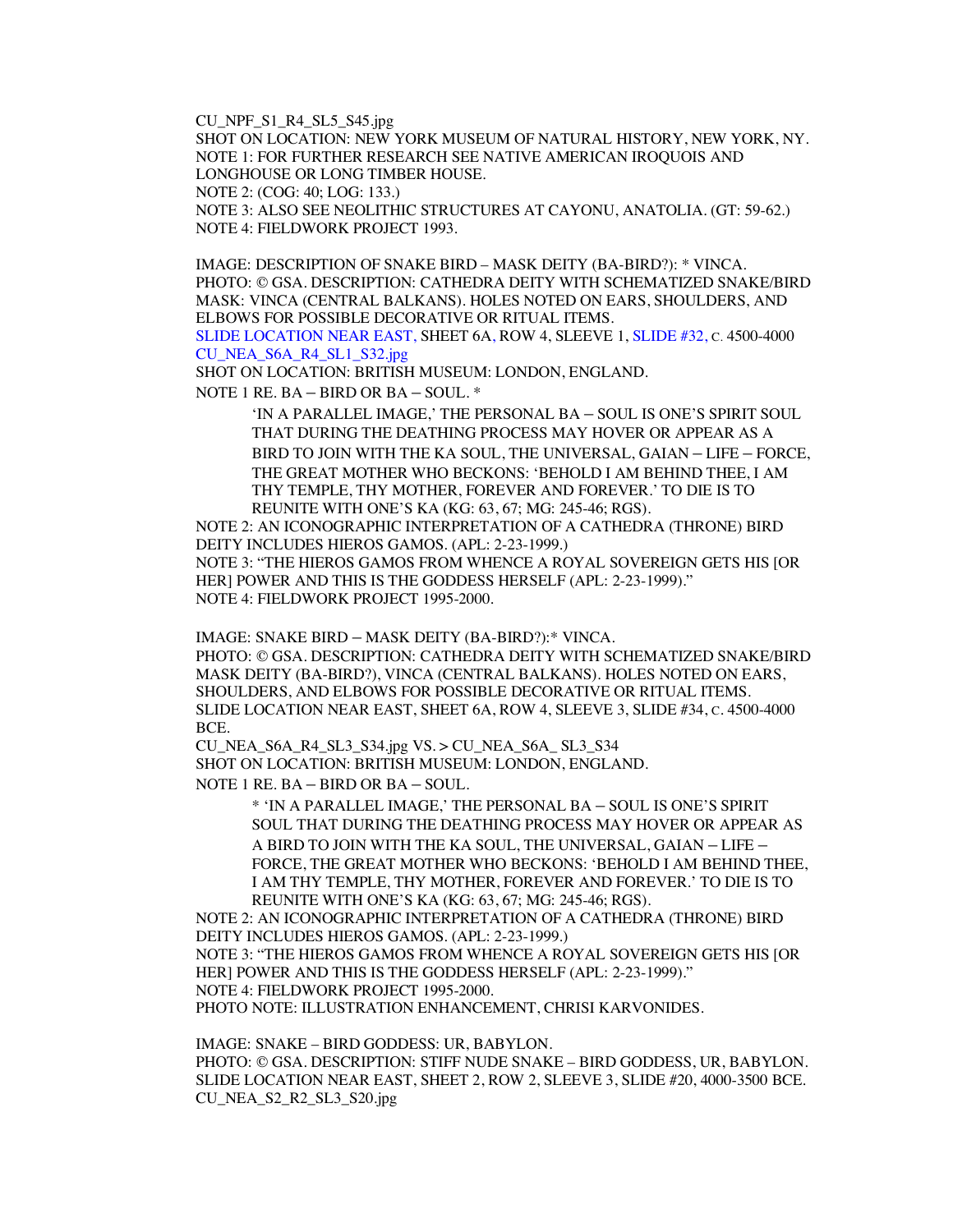SHOT ON LOCATION: BRITISH MUSEUM: LONDON, ENGLAND. NOTE 1: SCHEMATIC RENDERING SIMILAR TO CUCUTENI STIFF NUDE GRAVE FINDS. (LOG: 199; COG: 111.) NOTE 2: FIELDWORK PROJECT 1998-2002.

IMAGE: KYBELE WITH OCHRE STRIPES: ANTALYA, (ANATOLIA) TURKEY. PHOTO: © GSA. DESCRIPTION: FRONT SIDE OF ANATOLIAN KYBELE WITH EXTENSIVE OCHRE STRIPES OR NET DESIGN SUGGESTING A SNAKE DEITY. SLIDE LOCATION TURKEY, SHEET 87, ROW 2, SLEEVE #2, SLIDE #Bd68. CO\_TUR\_S87\_R2\_SL2\_SBd68

SHOT ON LOCATION: OCHRE STRIPED KYBELE FROM A PRIVATE COLLECTION: ANTALYA, (ANATOLIA) TURKEY.

NOTE 1: SCHEMATIC RENDERING SIMILAR TO CLASSICAL CUCUTENI FIGURES INC. ALL–OVER NET–DESIGN. (COG: 110.)

NOTE 2: FOR A RITUAL RELATED GILAT DEITY WITH BODY PAINTED STRIPES (POSSIBLY OCHER) SEE: SGG AND MOF: 81. (AS THE DEITY IS SEATED, SHE IS THEREFORE CONSIDERED A CATHEDRA DEITY.) NOTE 3: FIELDWORK PROJECT 1986.

IMAGE: KYBELE WITH OCHRE STRIPES: ANTALYA, (ANATOLIA) TURKEY. PHOTO: © GSA. DESCRIPTION: BACK SIDE OF ANATOLIAN KYBELE WITH EXTENSIVE OCHRE STRIPES OR NET DESIGN SUGGESTING A SNAKE DEITY. SLIDE LOCATION TURKEY, SHEET 87, ROW 3, SLEEVE #2, SLIDE #Bd72. CO\_TUR\_S87\_R3\_SL2\_SBd72

SHOT ON LOCATION: OCHRE STRIPED KYBELE FROM A PRIVATE COLLECTION: ANTALYA, (ANATOLIA) TURKEY.

NOTE 1: SCHEMATIC RENDERING SIMILAR TO CLASSICAL CUCUTENI FIGURES INC. ALL–OVER NET–DESIGN. (COG: 110.)

NOTE 2: FOR A RITUAL RELATED GILAT DEITY WITH BODY PAINTED STRIPES (POSSIBLY OCHER) SEE: SGG AND MOF: 81. (AS THE DEITY IS SEATED, SHE IS THEREFORE CONSIDERED A CATHEDRA DEITY.) NOTE 3: FIELDWORK PROJECT 1986.

IMAGE: NILE BIRD GODDESS: EGYPT.

PHOTO: © GSA. DESCRIPTION: NILE SNAKE – BIRD (BA – BIRD?) \* GODDESS, EGYPTIAN. ASPECTS ARE IDENTICAL TO LATE CUCUTENI DEITIES INC. ABBREVIATED DOWNTURNED WINGS/ARMS PLUS ROUND FLAT MASK – LIKE HEADS. (COG: 111; LOG:199.)

SLIDE LOCATION EGYPT, SHEET 40, ROW 2, SLEEVE 3, SLIDE #343A, 4000 BCE PRE-DYNASTIC OR PRE-PHARAONIC.

CO\_EGY\_S40\_R2\_SL3\_S343A.jpg

SHOT ON LOCATION: MUSEUM OF EGYPTIAN ANTIQUITIES: CAIRO, EGYPT. NOTE 1 RE. BA – BIRD OR BA – SOUL. \*

'IN A PARALLEL IMAGE,' THE PERSONAL BA – SOUL IS ONE'S SPIRIT THAT DURING THE DEATHING PROCESS MAY HOVER OR APPEAR AS A BIRD TO JOIN WITH THE KA SOUL, THE UNIVERSAL, GAIAN – LIFE – FORCE, THE GREAT MOTHER WHO BECKONS: 'BEHOLD I AM BEHIND THEE, I AM THY TEMPLE, THY MOTHER, FOREVER AND FOREVER.' TO DIE IS TO REUNITE WITH ONE'S KA (KG: 63, 67; MG: 245-46; RGS).

NOTE 2: SEE CUCUTENI'S SABATINIVKA SHRINE FOR SIMILAR ATTRIBUTES OF EGYPTIAN NILE BIRD (LOG. 133) PLUS THE HORNED THRONE (LOG. 133: FIG. 215. #4, CLAY CHAIR).

NOTE 3: FOR FURTHER INFORMATION CONTACT THE INSTITUTE FOR THE STUDY OF THE ANCIENT WORLD, NY (212-992-7800) – OR – isaw.nyu.edu